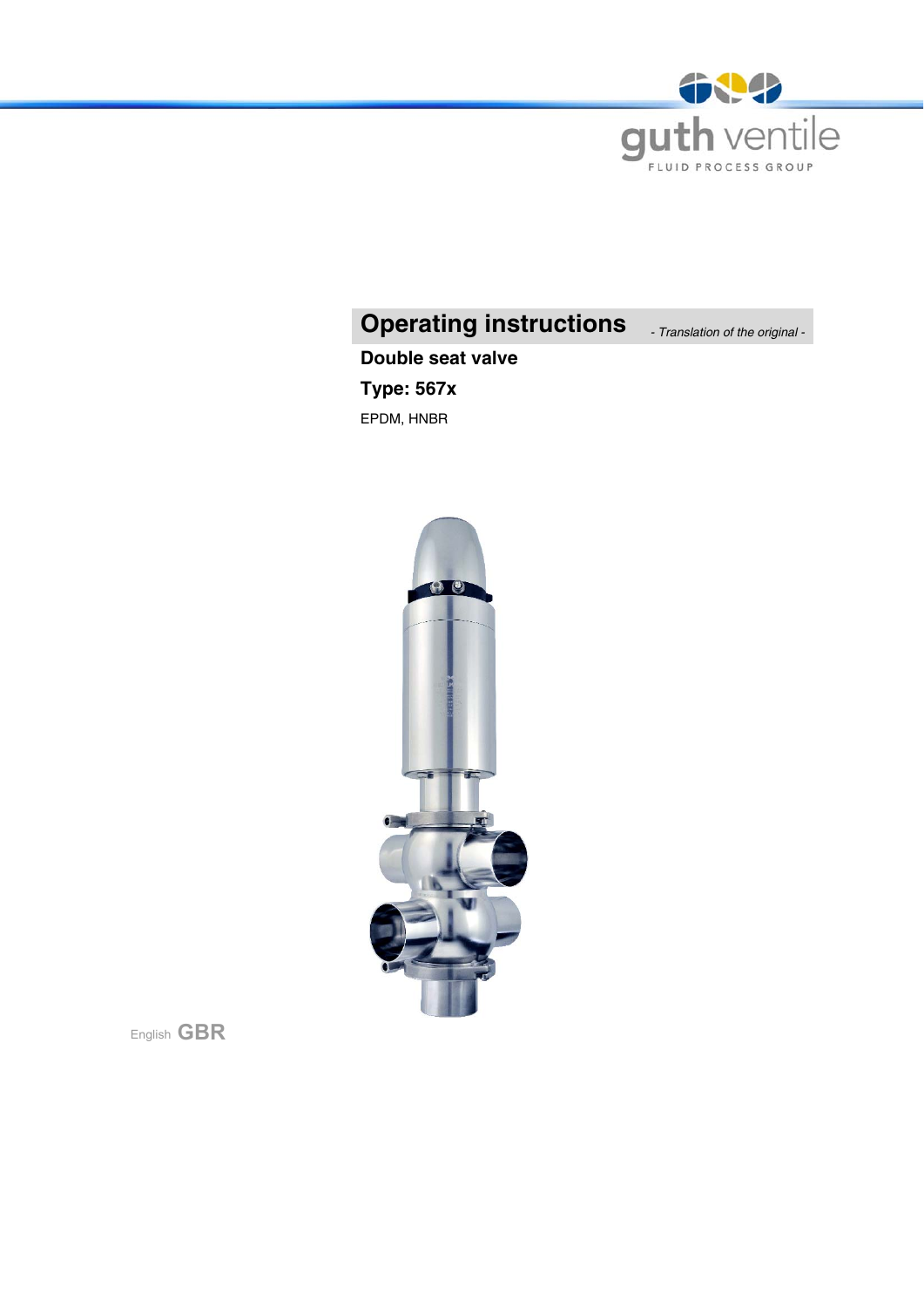### **4. Function and operation**

#### **4 . 1 Description of function**

The valve opens from the top down by means of control air and closes bottom to top by means of spring tension without loss of product. In the closed setting, mix-proof separation of the media flowing in the upper and lower valve chambers is ensured by two independently closed valve plates. Any leaks occurring due to damaged valve plate seals are drained to the exterior without pressure via the leakage discharge (L).



#### **4 . 2 Installation instructions**

#### **Fitting position**

The valve must be installed vertically with the actuator at the upwards. Liquid must be able to flow freely from the valve housing.



#### **ATTENTION**

• Impurities can cause damage to the seals and seals area. Clean inside areas prior to assembly.

• To avoid a distortion of the components, all welding parts must be welded to stress-relieved.

#### **4 . 3 Welding guidelines**

Sealing elements integrated in weld components must generally be removed prior to welding. To prevent damage, welding should be undertaken by certified personnel (EN ISO 9606-1). Use the TIG (Tungsten Inert Gas) welding process.

#### **4 . 4 ATEX-guidelines**

For valves or plants/installations that are operated in the ATEX area, sufficient bonding (grounding) must be ensured (see valid ATEX Guidelines EG).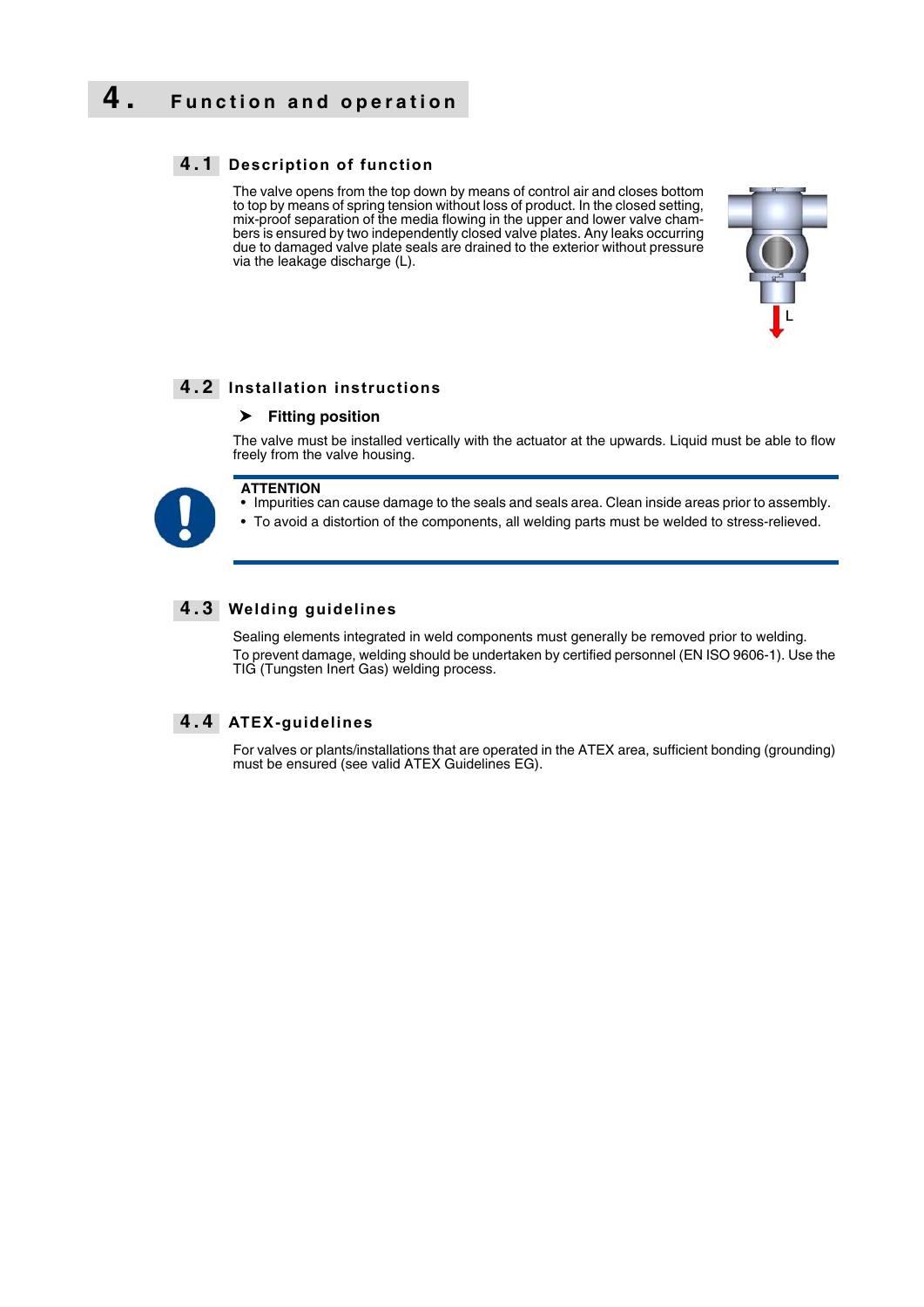#### **4 . 5 Control system and feedback unit**

#### **Control head -optional-**

Optionally, modular valve control head systems can be installed to the actuator for reading and actuating valve positions. The standard version is a closed system with SPS or ASI-bus switch-on electronics, and integrated 3/2-way solenoid valves. For tough operating conditions we recommend employing a high-grade steel cover.

#### **Feedback unit with finger guard -optional-**

For the acquisition of the valve positions over inductive initiators (Sensors), a feedback unit is mounted on the actuation. The enquiry takes place over the position of the piston rod.

#### **Pneumatic valve actuation**

| Pneum. control                              | Pneum. control                             |
|---------------------------------------------|--------------------------------------------|
| "→ with integrated (MV) in control unit     | $\rightarrow$ with external (MV)           |
| $(fig. 4 - 1 / page 7)$                     | $fig. 4 - 2 /page 7)$                      |
| control air feed                            | control air feed                           |
| $P \rightarrow MVI \rightarrow P1/LA1$      | $ext.MV1 \rightarrow LA1$                  |
| de-aeration                                 | de-aeration                                |
| $P1/l A1 \rightarrow MVI \rightarrow R$     | LA1 <sup>"→</sup> ext.MV1                  |
| valve is closing by spring                  | valve is closing by spring                 |
| $AUF = control air feed$                    | $AUF = control air feed$                   |
| $P \rightarrow M V 2 \rightarrow P 2/L A 2$ | ext.MV2 $\Rightarrow$ P $\Rightarrow$ LA2  |
| $CLOSE = de-aeration$                       | $CLOSE = de-aeration$                      |
| $P2/1 A2 \rightarrow M1/2 \rightarrow R$    | LA2 $\rightarrow$ P $\rightarrow$ ext. MV2 |
| valve is closing by spring                  | valve is closing by spring                 |
| $AUF = control air feed$                    | $AUF = control air feed$                   |
| $P \rightarrow MVS \rightarrow P3/LA3$      | ext.MV3 · LA3                              |
| $CLOSE = de-aeration$                       | $CLOSE = de-aeration$                      |
| $P3/LA3 \rightarrow MVS \rightarrow R$      | LA3 $\rightarrow$ ext. MV3                 |
| valve is closing by spring                  | valve is closing by spring                 |
|                                             |                                            |

<span id="page-2-1"></span><span id="page-2-0"></span>

*MV = solenoid valve MV1 = valve stroke MV2 = lower seat lift MV3 = upper seat lift R = de-aeration, sound absorber P = compressed-air inlet (control unit) LA = compressed-air inlet (actuation) S = slide switch - manual control (solenoid valves) E = proximity switch M12x1 H = feedback unit*

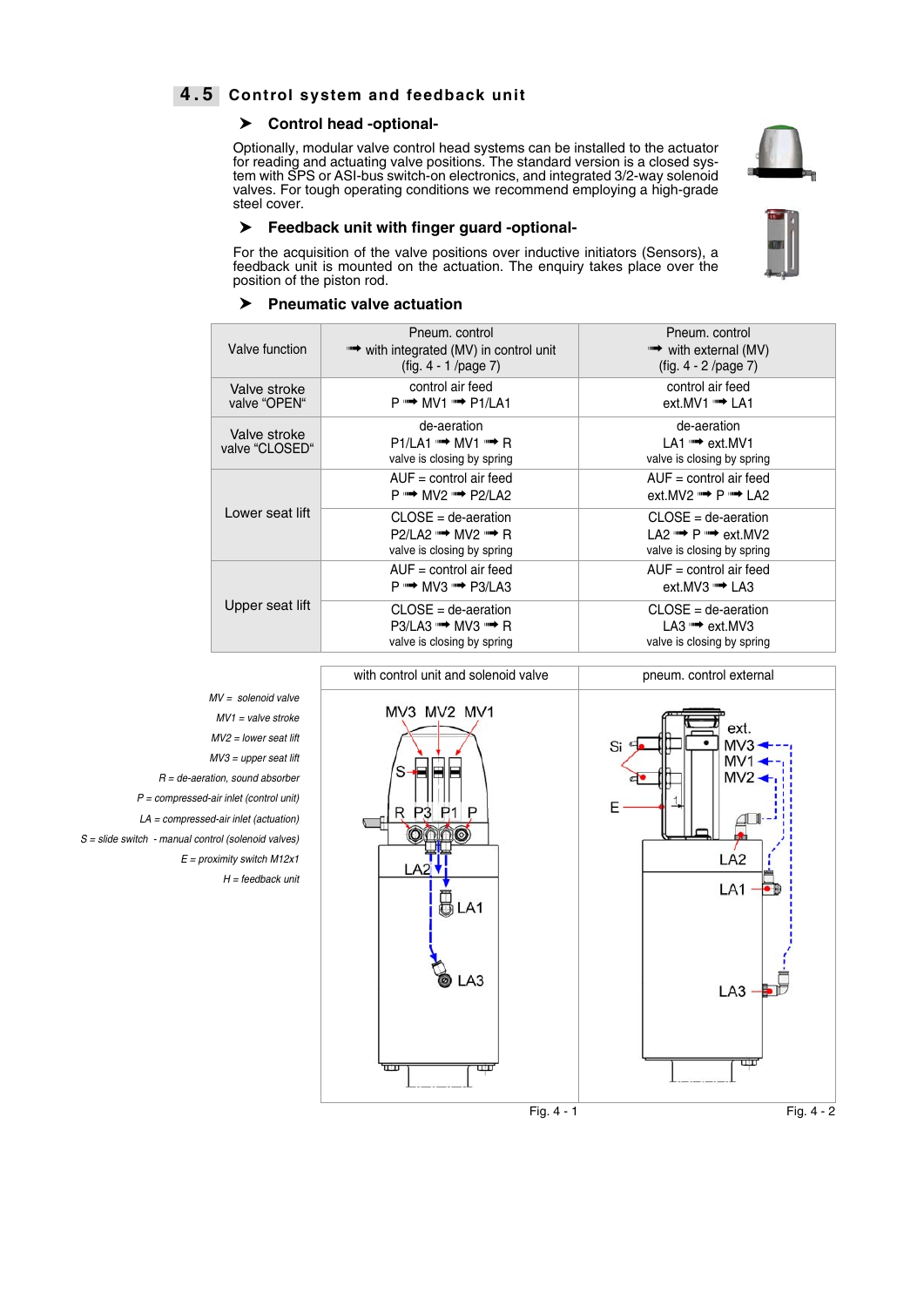#### **4 . 6 Service and maintenance**

#### **Service**

The maintenance intervals depend on the operating conditions "temperature, temperature-intervals, medium, cleaning medium, pressure and opening frequency". We recommend replacing the seals every 1 years. The user, however should establish appropriate maintenance intervals according to the condition of the seals.

#### **Lift actuator**

The actuator is maintenance-free and non-removable.



| <b>NOTICE</b>                  |   | <b>Lubricant recommendation</b> |
|--------------------------------|---|---------------------------------|
| EPDM; Viton; k-flex; NBR; HNBR | ⇨ | Klüber Paralig GTE703*          |
| Silicone                       | ⇨ | Klüber Sintheso pro AA2*        |
| Thread                         | ⇨ | Interflon Food Grease*          |

*\*) It is only permitted to use approved lubricants, if the respective fitting is used for the production of food or drink. Please observe the relevant safety data sheets of the manufacturers of lubricants.*

#### **Cleaning**

Cleaning of the housing is performed with the pipe cleaning system. As part of the cleaning program, the leakage chamber and the drain pipe can be cleaned by cycling the valve discs. The valve disc shaft is also cleaned when the upper valve disc is cycled.

Alternatively, the leakage chamber and the shaft of the upper valve disc can be cleaned by means of the external rinsing connection (Sp). For cleaning the shaft, the upper valve disc has to be lifted.

Nominal diameter DN / OD

#### **Cleaning flow rate**

#### **Cleaning parameters1**

for the leakage chamber

| TOT THE IBANAGE UTAITING. |                      |                           |      |                      |                    |                      |               |          |      |      |
|---------------------------|----------------------|---------------------------|------|----------------------|--------------------|----------------------|---------------|----------|------|------|
| <b>Cleaning step</b>      | Aerate<br>valve disc | <b>DIN</b><br><b>INCH</b> | 25   | 40<br>$1\frac{1}{2}$ | 50<br>$\mathbf{2}$ | 65<br>$2\frac{1}{2}$ | 80<br>3       | 100<br>4 | 125  | 150  |
| Pre-Rinse                 |                      | clocking<br>at            | 0,97 | 1,10                 | 1,1                | 1,38                 | 1,66          | 2,08     | 2,50 | 4,02 |
| Wash $80^{\circ}$ C       | $3 \times 5$ sec.    | top                       |      |                      |                    |                      |               |          |      |      |
| Intermediate<br>rinse     | $2 \times 5$ sec.    |                           |      |                      |                    |                      | (1/s at 3bar) |          |      |      |
| Acid                      | $3 \times 5$ sec.    | clocking<br>at            | 0.54 | 0.69                 | 0.69               | 0,83                 | 0.83          | 1,25     | 1,66 | 2,50 |
| Final rinse               | $2 \times 5$ sec.    | bottom                    |      |                      |                    |                      |               |          |      |      |

*1. Recommended for the Beverage Industry*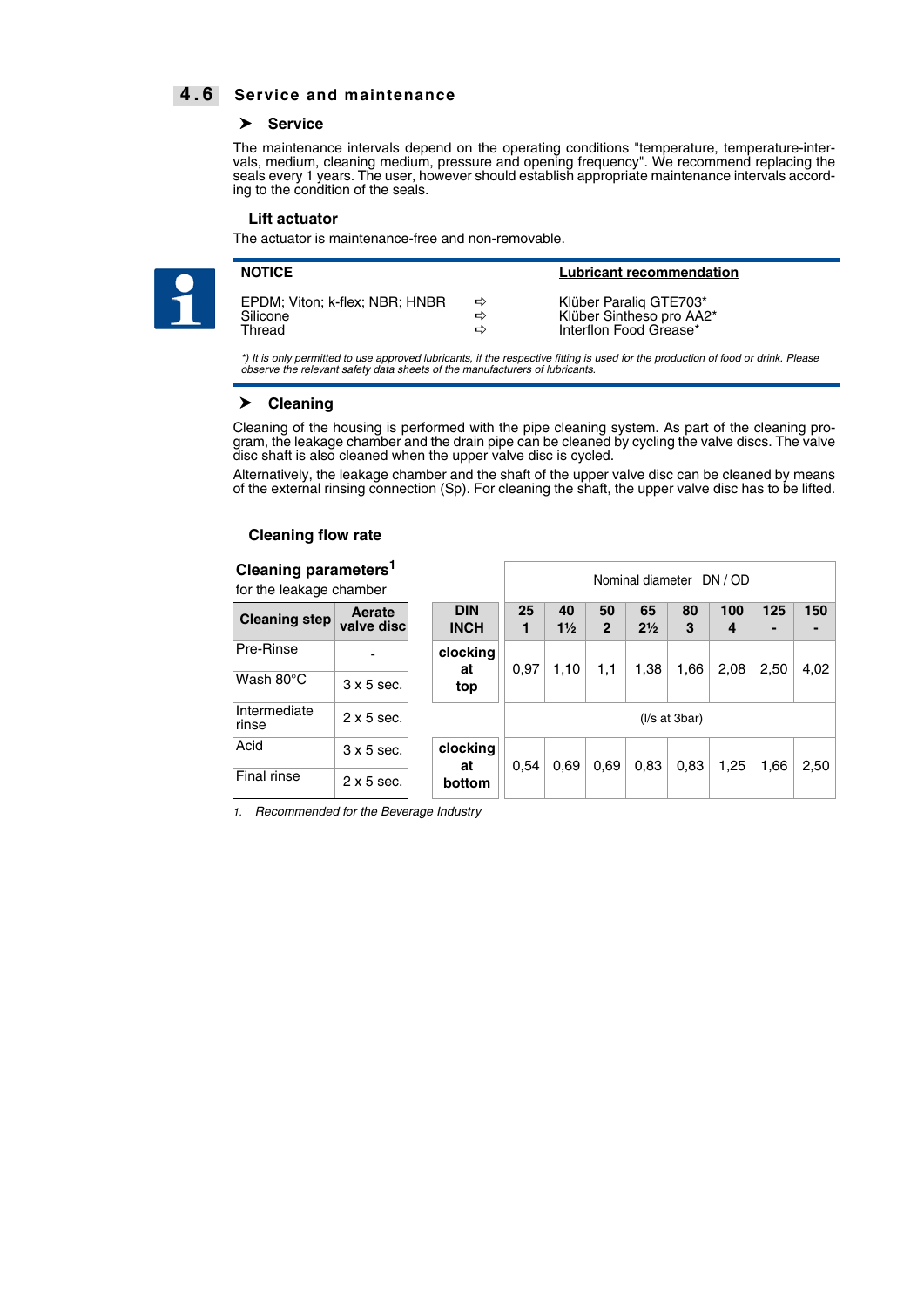### **4 . 7 Technical Data**

| Model:                         | Double seat valve                                                                                      |                                                                                                                                |  |  |  |  |
|--------------------------------|--------------------------------------------------------------------------------------------------------|--------------------------------------------------------------------------------------------------------------------------------|--|--|--|--|
| Valve size:                    | DIN:<br>DN25 - DN150<br>INCH:<br>DN1 - DN4                                                             |                                                                                                                                |  |  |  |  |
| <b>Connection:</b>             | Welding end DIN EN 10357                                                                               |                                                                                                                                |  |  |  |  |
| Temperature range:             | • Ambient temperature:<br>• Product temperature:<br>• Sterilization temperature:<br>(short time 30min) | $+4^\circ$ - $+45^\circ$ C<br>$+0^{\circ}$ - +95 $\circ$ C medium dependent<br>$F PDM + 140^{\circ}C$<br>$HNBR + 110^{\circ}C$ |  |  |  |  |
| <b>Operations pressure:</b>    | DIN:<br>DN25 - 100<br>$DN125 - 150 = max.$ 6 bar<br>INCH:<br>OD1 - OD4                                 | $=$ max. 10 bar<br>$=$ max. 10 bar                                                                                             |  |  |  |  |
| Pressure resistance:           | 40 bar                                                                                                 |                                                                                                                                |  |  |  |  |
| Leak rate:                     | A (DIN EN 12268-1)                                                                                     |                                                                                                                                |  |  |  |  |
| <b>Control air pressure:</b>   | $5.5 - 8.0$ bar                                                                                        |                                                                                                                                |  |  |  |  |
| <b>Quality of control air:</b> | ISO 8573-1 : 2001 quality class 3                                                                      |                                                                                                                                |  |  |  |  |
| Material:                      | in product contact                                                                                     | not in product contact                                                                                                         |  |  |  |  |
| Stainless steel:               | 1.4404 / AISI316L                                                                                      | 1.4301 / AISI304                                                                                                               |  |  |  |  |
| Surfaces:                      | $RA \leq 0.8$ µm e-pol.                                                                                | metallic bright, e-pol.                                                                                                        |  |  |  |  |
| Seals:                         | EPDM (FDA)<br>HNBR (FDA)                                                                               | <b>NBR</b>                                                                                                                     |  |  |  |  |

#### Nominal diameter DN / OD

| tening moment:<br>Torque in Nm | DIN<br><b>INCH</b> | 25 | 40<br>$1\frac{1}{2}$ | 50 | 65<br>$2\frac{1}{2}$ | 80 | 100 | 125<br>$\overline{\phantom{0}}$ | ا 150 |
|--------------------------------|--------------------|----|----------------------|----|----------------------|----|-----|---------------------------------|-------|
| Retaining clamp:               |                    | 15 | 15                   | 15 | 25                   | 25 | 55  | 65                              | 65    |

| <b>Tightening moment:</b><br>Torque in Nm |  |
|-------------------------------------------|--|
| Retaining clamp:                          |  |

| $KV$ -value $(m^3/h)$ :  |   |                    |
|--------------------------|---|--------------------|
| Direction of flow:       |   | DIN<br><b>INCH</b> |
| transition-flow at top   | ⇔ |                    |
| ransition-flow at bottom | ⇒ |                    |
| from bottom to top       | ↗ |                    |
| from top to bottom       |   |                    |

#### **Nominal diameter DN / OD**

| Direction of flow:        |    | <b>DIN</b><br><b>INCH</b> | 25 | 40<br>$1\frac{1}{2}$ | 50<br>2 | 65<br>$2\frac{1}{2}$ | 80<br>3 | 100<br>4 | 125<br>- | 150 |
|---------------------------|----|---------------------------|----|----------------------|---------|----------------------|---------|----------|----------|-----|
| transition-flow at top    | ⇔  |                           | 26 | 50                   | 95      | 150                  | 240     | 380      | 580      | 940 |
| transition-flow at bottom | ⇔  |                           | 26 | 55                   | 100     | 155                  | 250     | 390      | 590      | 940 |
| from bottom to top        | ⇗  |                           | 16 | 26                   | 45      | 72                   | 98      | 155      | 245      | 370 |
| from top to bottom        | r2 |                           | 16 | 24                   | 43      | 67                   | 93      | 50       | 240      | 330 |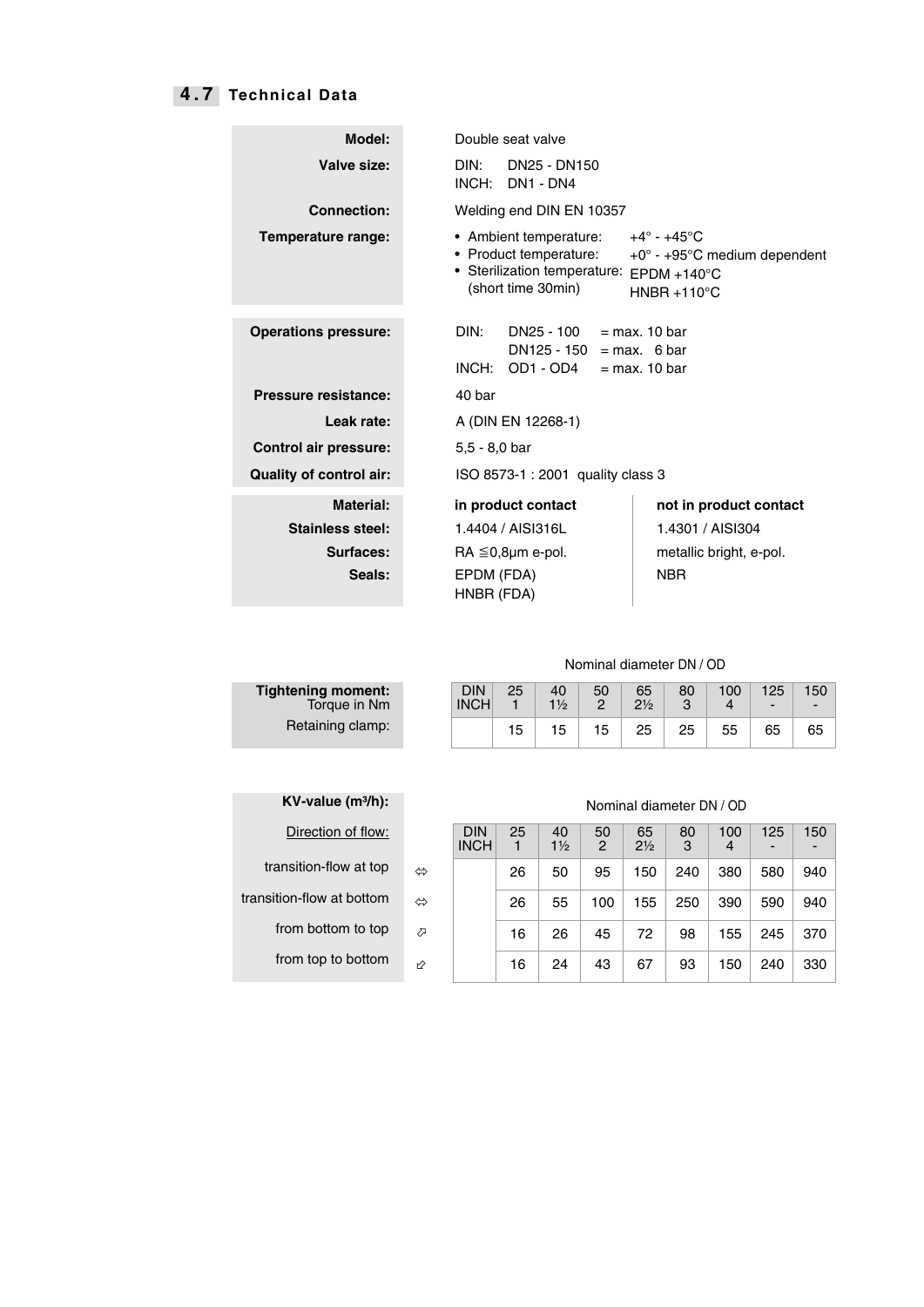## **5. Disassembly / Assembly**

#### **Mounting tool sets:** DN40 - DN65<br>DN80 - DN100 DN125 - DN150 **5670 065 100-000 5670 100 100-000 5670 150 100-000** J.  $\mathbb{R}^2$ ш **M1 Socket DN40 - DN65**<br>DN80 - DN150 5620 065 131-130 5620 100 131-130 J. П **M2 Eccentric socket** DN40 - DN65 DN80 - DN150 5620 065 134-130 5620 100 134-130 п m, **M3 Eccentric ring** DN40/50 DN<sub>65</sub> DN<sub>80</sub> DN100 DN125 DN150 5620 050 025-020 5620 065 025-020 5620 080 025-020 5620 100 025-020 5620 125 025-020 5620 150 025-020 т J.  $\mathbb{R}^2$  $\mathcal{L}_{\mathcal{A}}$ П m. **M4 Joint -pin wrench** DN40 - DN65 DN80 - DN150 5620 065 015-000 5620 150 015-000 × m.  **M5 Socket** + guide bush (POM) and O-Ring DN40 - DN65 DN80 - DN100 DN125 - DN150 5670 080 105-000 5670 100 105-000 5670 150 105-000 a a shekara П m. **M6 Mounting plate DN40 - DN65** DN80 - DN100 DN125 - DN150 5620 065 121-020 5620 100 121-020 5620 150 121-020 **CO** п m,

#### **Mounting tools**



#### **NOTICE**

- All threaded joint have right-hand thread.
- Unscrew and remove control air, steam resp. cleaning lines and electrical lines, complete feedback unit or control head.

#### **5 . 1 Assembly valve insert VE**

- 5 1  $\Rightarrow$  Unscrew the upper retaining clamp (VK).
	- Connect compressed air to LA1 and pressurize the actuator with air. - The valve insert lift up of the valve housing (VG).
	- Pinch a rubber (T) between the Lantern (15) and the housing (VG).
	- Disconnect compressed air at LA1 and depressurize the drive The valve piston move in.
	- Remove the complete valve insert with the upper shaft seal (D1), the O-rings (D2), the insert (5) and the bearing bush (4) from the housing (VG).
	- Unscrew the lower retaining clamp (VK).
	- Remove the housing bottom (2) with the lower shaft seal (D1), the O-rings (D2), the insert (5) and the bearing bush (4) from the housing (VG).

<span id="page-5-0"></span>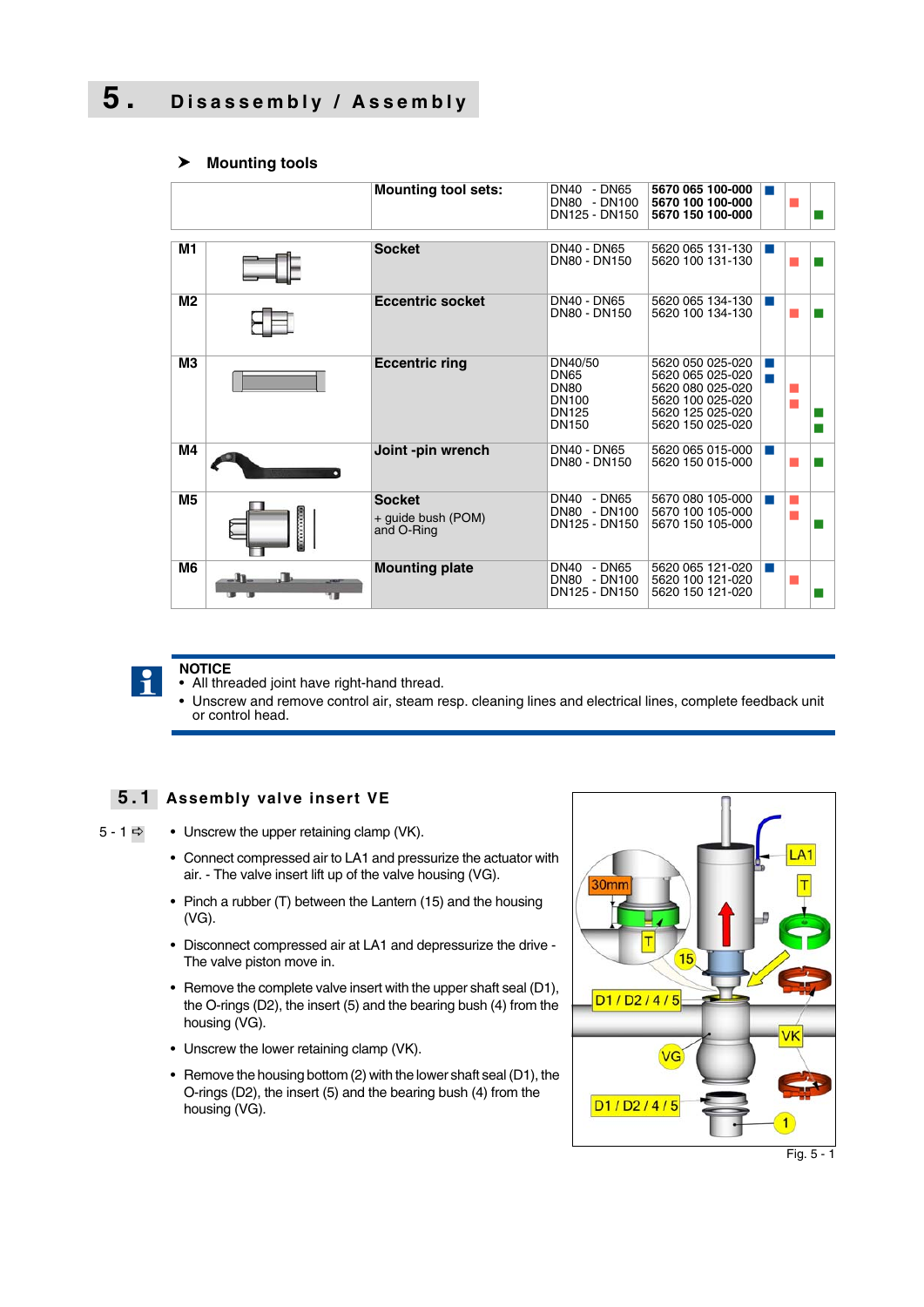#### **5 . 2 Replacement wear parts**

#### **Disassembly**

- $5 2 \implies$  $5 2 \implies$  Unscrew nut (11) and remove disc (10).
	- Dismount the upper piston (6) from the upper piston (7) in direction X.
	- Remove the split washer (13).

#### $5 - 3 \implies$  $5 - 3 \implies$  • Remove O-ring (D5).

- Unscrew the hexagon screws (14).
- Push the lantern (15) in direction 'X' until the hole (B1) is freely visible.



<span id="page-6-0"></span>

[5 - 4](#page-6-2)  $\Rightarrow$  • Unscrew the upper piston (7) from piston rod (3). Use the mounting plate M6. Counter with the pin wrench M4 at the hole (B1).



 **DN40 / 1½ (valves with divided pistons):** Should be untighten the piston plate (8) before piston (7), then unscrew the piston  $(7)$  with the eccentric M2 and a ratchet.



<span id="page-6-1"></span>

- $5 5 \implies$  $5 5 \implies$  Push the lantern (15), the upper shaft seal (D1) with the insert (5) and the bearing bush (4) from the piston (7).
	- Dismount the valve lift stop (16).
	- Remove seals: Pos. (D1); (D2); (D8); (D9); (D10).

<span id="page-6-3"></span><span id="page-6-2"></span>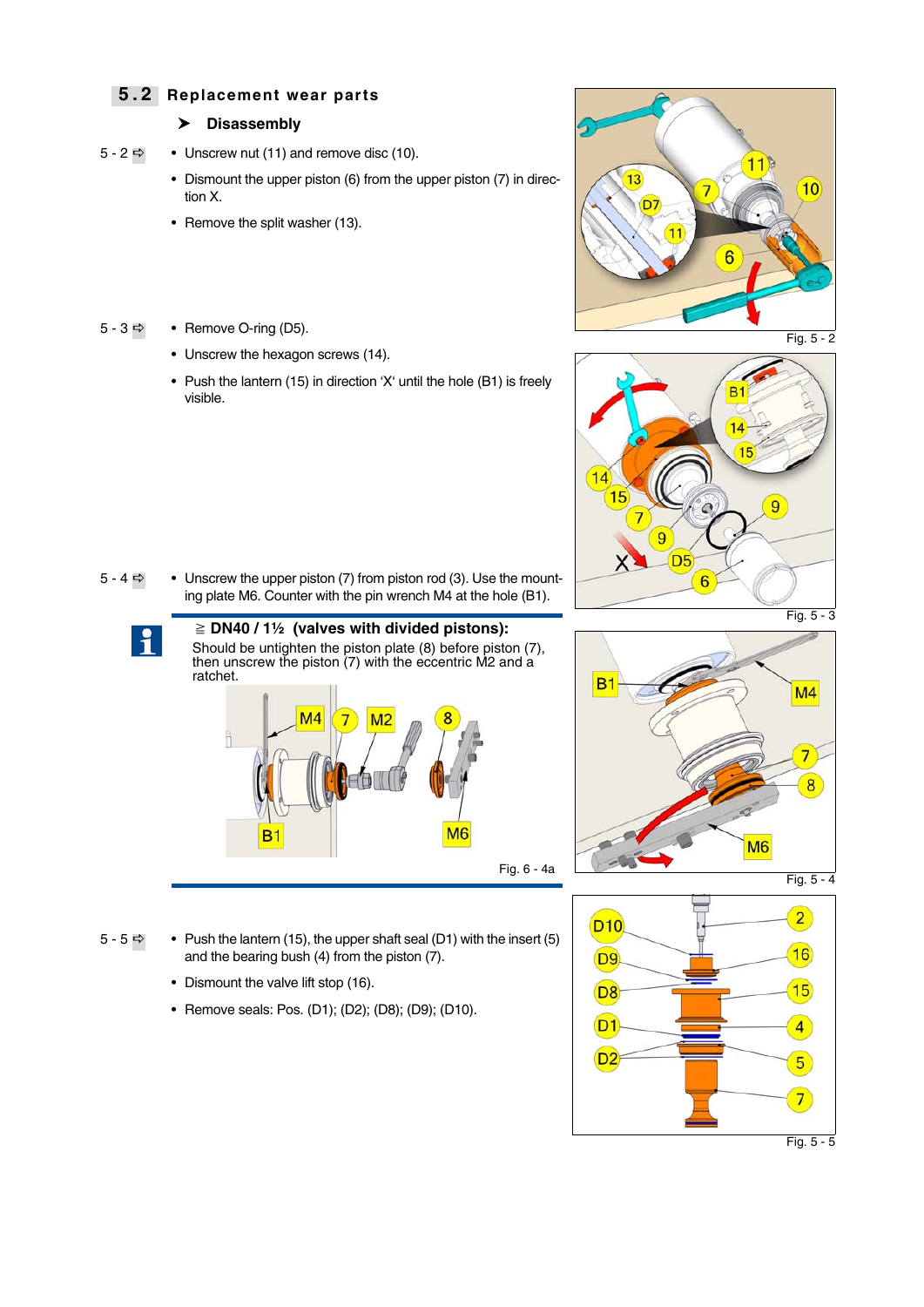#### **Assembly seal (D4)**

 $5 - 6 \Rightarrow$  $5 - 6 \Rightarrow$ 

| <b>Model</b>               | <b>Piston</b>          | Pair of pistons upper: $(7) + (8)$ |                   |  |  |  |
|----------------------------|------------------------|------------------------------------|-------------------|--|--|--|
| Seal (D4)                  | $(6)$ and $(7)$        | Pair of pistons lower: $(6) + (9)$ |                   |  |  |  |
|                            | <b>DN 25</b>           | DN 40 - 125                        | <b>DN 150</b>     |  |  |  |
|                            | OD 1"                  | OD $1\frac{1}{2}$ " - 5"           | OD <sub>6</sub> " |  |  |  |
|                            | Piston                 | Piston                             | Piston            |  |  |  |
|                            | undivided <sup>1</sup> | divided                            | divided           |  |  |  |
| O-ring                     | x                      | x                                  | x                 |  |  |  |
| Seal<br>(with backup ring) |                        | x                                  |                   |  |  |  |

*1. According their construction from valve size DN 25/1", the pistons (6) and (7) are not divided.*



#### [5 - 7](#page-7-1)  **DN25 Dismount - (D4) O-ring version**

• Puncture the O-ring (D4) with a needle and remove them from the groove of piston (6) and (7).

<span id="page-7-0"></span>

#### [5 - 8](#page-7-2)  **DN40 - DN150 Dismount O-ring / seal (D4)**

- Clamp the mounting plate M6 into the vice.
- Put the piston (8) resp. (7) in the fittingly pins. (see [Fig. 5 8\)](#page-7-2)
- Unscrew the piston (6) from piston plate (9) with the socket M5 and the mating reducing bush.
- Unscrew the piston (7) from piston plate (8) with the socket M1.
- $5 9 \Rightarrow$  $5 9 \Rightarrow$  Remove seals resp. O-rings (D4).

<span id="page-7-1"></span>

<span id="page-7-3"></span><span id="page-7-2"></span>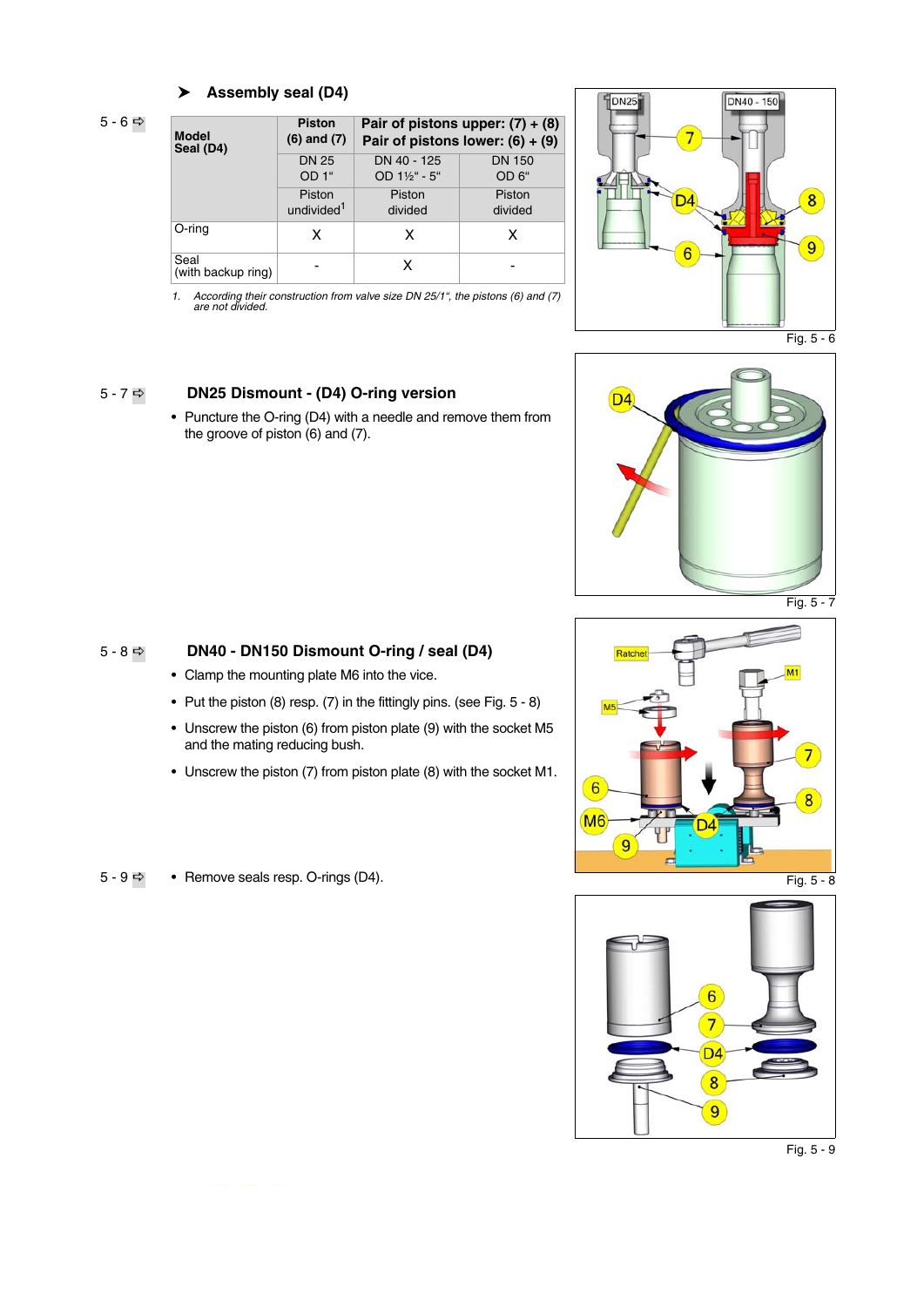#### **Assembly**

Assemble in reverse order.

Thoroughly clean and slightly lubricate mounting areas and running surfaces.



- **NOTICE** • Fit valve insert carefully into the casing. When fitting the valve insert and running surfaces onto the piston, do not damage.
- Always replace the hexagon lock nut (11) by a new one after unscrewing.
- Check valve functions by manually activating the 3/2-way solenoid valves after assembly!

#### **Mounting O-ring (D4) for undivided piston**

- $5 10 \Rightarrow$  $5 10 \Rightarrow$  Slide the O-ring onto the groove.
	- Resolve contingently twistings of the seal with a rod between seal and Groove.
	- Alternately press and roll the seal into the groove with round body.

#### **Mounting seal (D4) for divided piston**

- $\triangleright$  Pair of piston upper = Piston (7) and piston plate (8)  $\blacktriangleright$  Pair of piston lower = Piston (6) and piston plate (9)
- [5 11](#page-8-1)  $\Rightarrow$  Screw together the pair of piston (7) / (8) and (6) / (9) without the seal (D4) to the metal limit stop by hand.
	- Make a coloured mark at the piston surfaces.
	- After then, unscrew the pairs of piston  $(7) / (8)$  and  $(6) / (9)$  again.
- [5 12](#page-8-2)  $\Rightarrow$  Push the seal (D4) onto the pistons.
	- Screw together the pair of piston by hand again.
	- Clamp the mounting plate M6 into the vice.
	- Fix the lower pair of piston (6) / (9) with the piston plate (9) in the mounting plate M6.
	- Position the eccentric ring (M3) on seal (D4).
	- Screw up the piston (6) to the final limit mark. Use the socket M5 and a ratchet.
- [5 13](#page-8-3)  $\Rightarrow$  Clamp the socket M1 into the vice at the hexagon flat.
	- Fix the upper pair of piston  $(7)$  /  $(8)$  with the piston  $(7)$  of the socket M1.
	- Position the eccentric ring (M3) on seal (D4).
	- Screw up the piston plate (8) to the final limit mark. Use the mounting plate M6.



Fig. 5 - 10

<span id="page-8-0"></span>

Fig. 5 - 11

<span id="page-8-1"></span>



<span id="page-8-3"></span><span id="page-8-2"></span>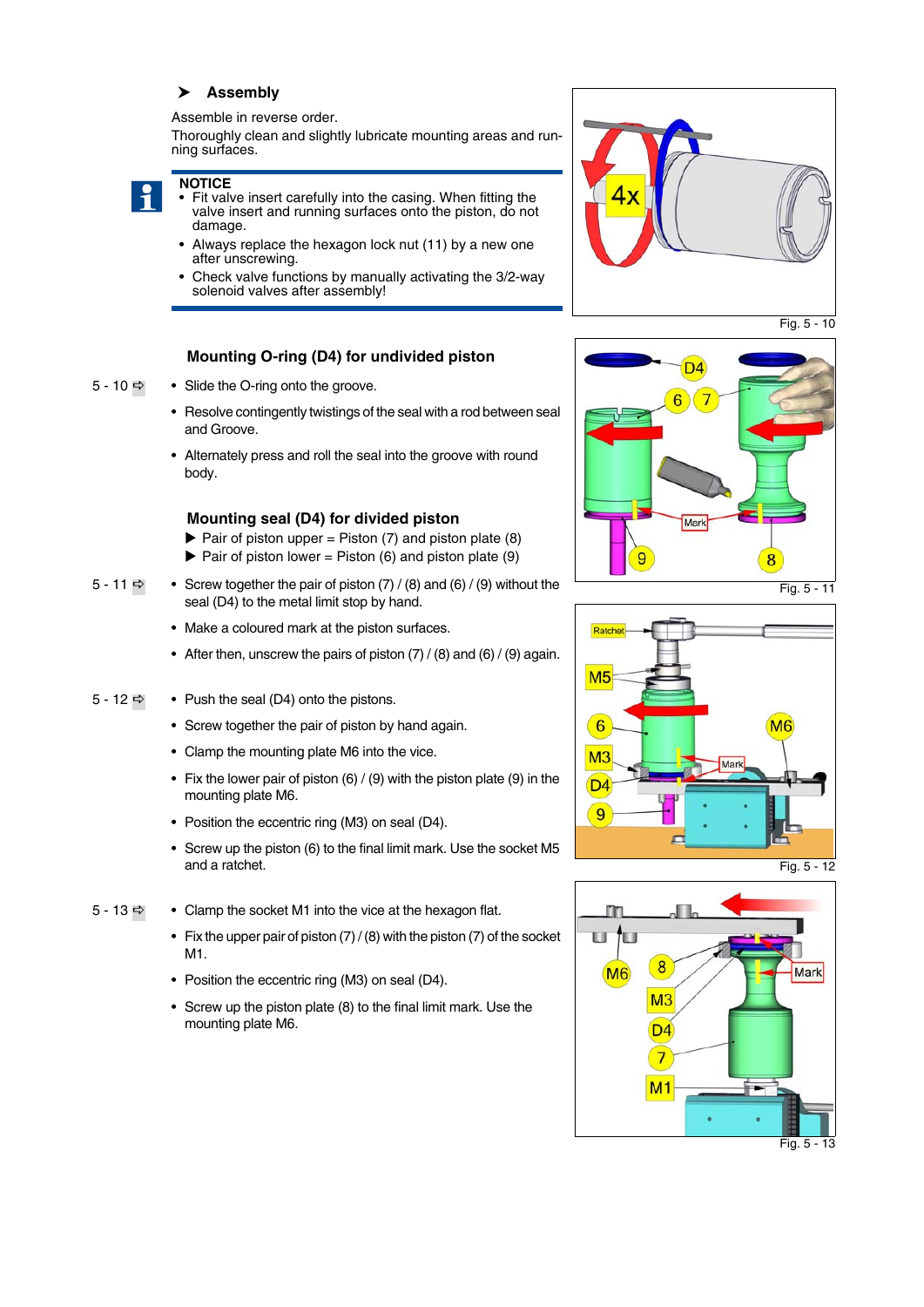### **5 . 8 Seal (D4)**

| <b>Model</b>                       | <b>Piston</b><br>$(6)$ and $(7)$ |                                         | Pair of pistons upper: $(7) + (8)$<br>Pair of pistons lower: $(6) + (9)$ |
|------------------------------------|----------------------------------|-----------------------------------------|--------------------------------------------------------------------------|
| Seal (D4)                          | <b>DN 25</b><br>OD <sub>1"</sub> | DN 40 - 125<br>$OD 1\frac{1}{2}$ " - 5" | <b>DN 150</b><br>OD <sub>6</sub> "                                       |
|                                    | Piston undivided <sup>1</sup>    | Piston divided                          | Piston divided                                                           |
| a) O-ring EPDM                     | X                                | $X^2$                                   | X                                                                        |
| b) O-ring HNBR                     | X                                | $\mathsf{X}^3$                          | X                                                                        |
| c) Seal EPDM<br>(with backup ring) |                                  | X                                       |                                                                          |
| d) Seal HNBR<br>(with backup ring) |                                  | X                                       |                                                                          |

*1. According their construction from valve size DN 25/1", the pistons (6) and (7) are not divided. 2. till 05/2016 thereafter seal (D4)c 3. till 05/2016 thereafter seal (D4)d*



### **5 . 9 Shaft sealing**

- $D1 = Shaft$  seal
- $D2 = O-rings$
- $4 =$  Bearing bush
- 5 = Housing insert

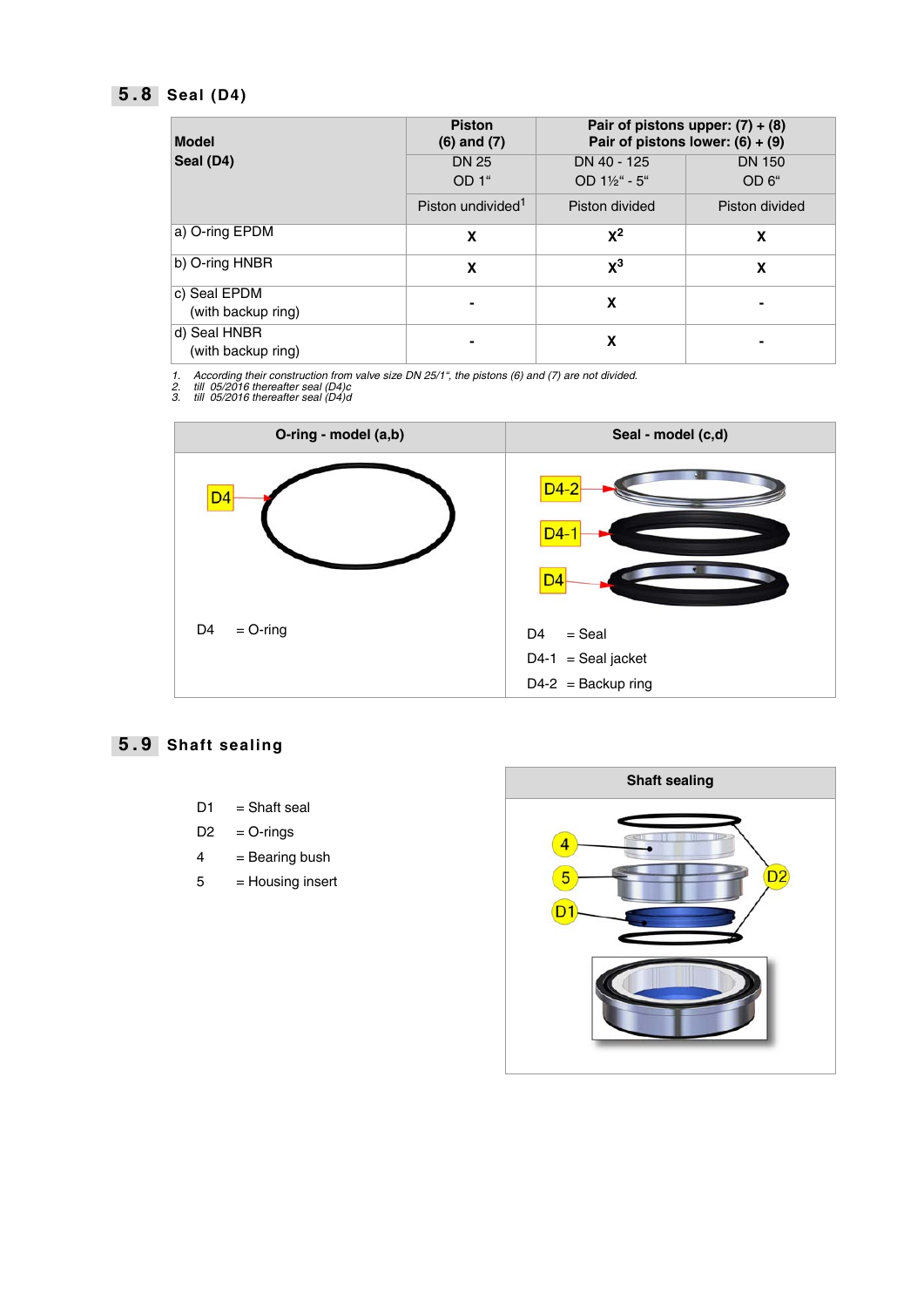# **6. Drawings and Dimensions**

 **6 . 1 Double seat valve Type: 567x**



 $\mathcal{F}_{\mathcal{A}}$  - 10  $\mathcal{F}_{\mathcal{A}}$  - 10  $\mathcal{F}_{\mathcal{A}}$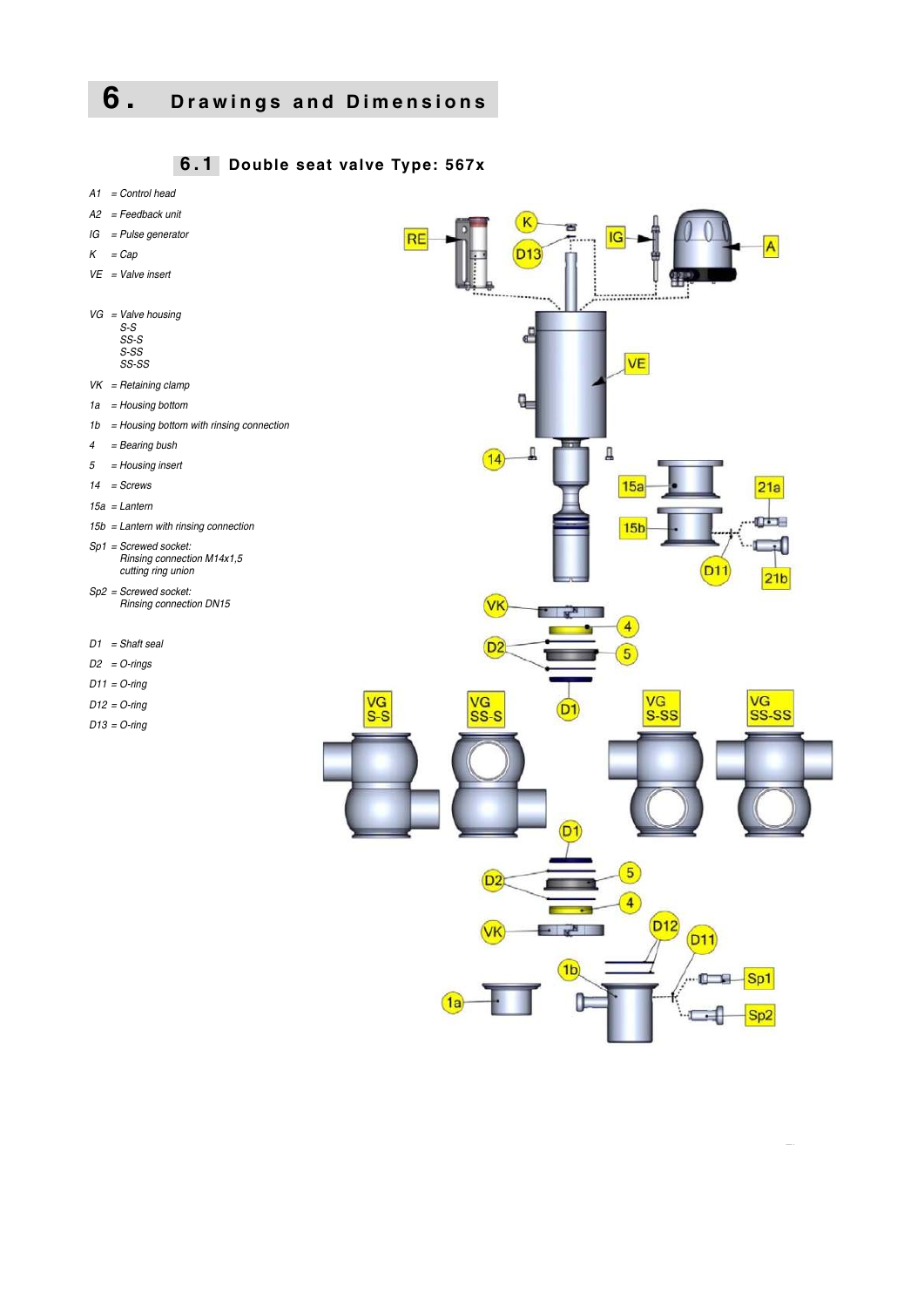### **6 . 2 Valve insert VE DN25 / 1 INCH**

- *1) -*
- *2) Spindle*
- *3) Piston rod*
- *4) Bearing bush*
- *5) Housing insert*
- *6) Piston lower*
- *7) Piston upper*
- *8) -*
- *9) -*
- *10) Disc*
- *11) Hexagon nut*
- *12) Plain bearing*
- *13) Split washer*
- *14) Hexagon screws*
- *15) Lantern*
- *16) Valve lift stop*
- *17) pneum. actuator*

#### *Seal kit*

|                       | D1) Shaft seal           |
|-----------------------|--------------------------|
|                       | D <sub>2</sub> ) O-ring  |
| D3)<br>$\sim$         |                          |
| D <sub>4</sub> ) Seal |                          |
|                       | D5) O-ring               |
| D6) -                 |                          |
|                       | D7) Headless pin         |
|                       | D8) O-ring               |
|                       | D9) O-ring               |
|                       | D <sub>10</sub> ) O-ring |
|                       |                          |

- *B = Bore for mounting*
- *L = Leakage tell taue*
- *G1 = Lock nut high strength (e.g. Loctite 2701)*
- *LA1 = Main valve lift*
- *LA2 = Lower seat lift*
- *LA3 = Upper seat lift*
- *Y = Detail*



Fig. 6 - 2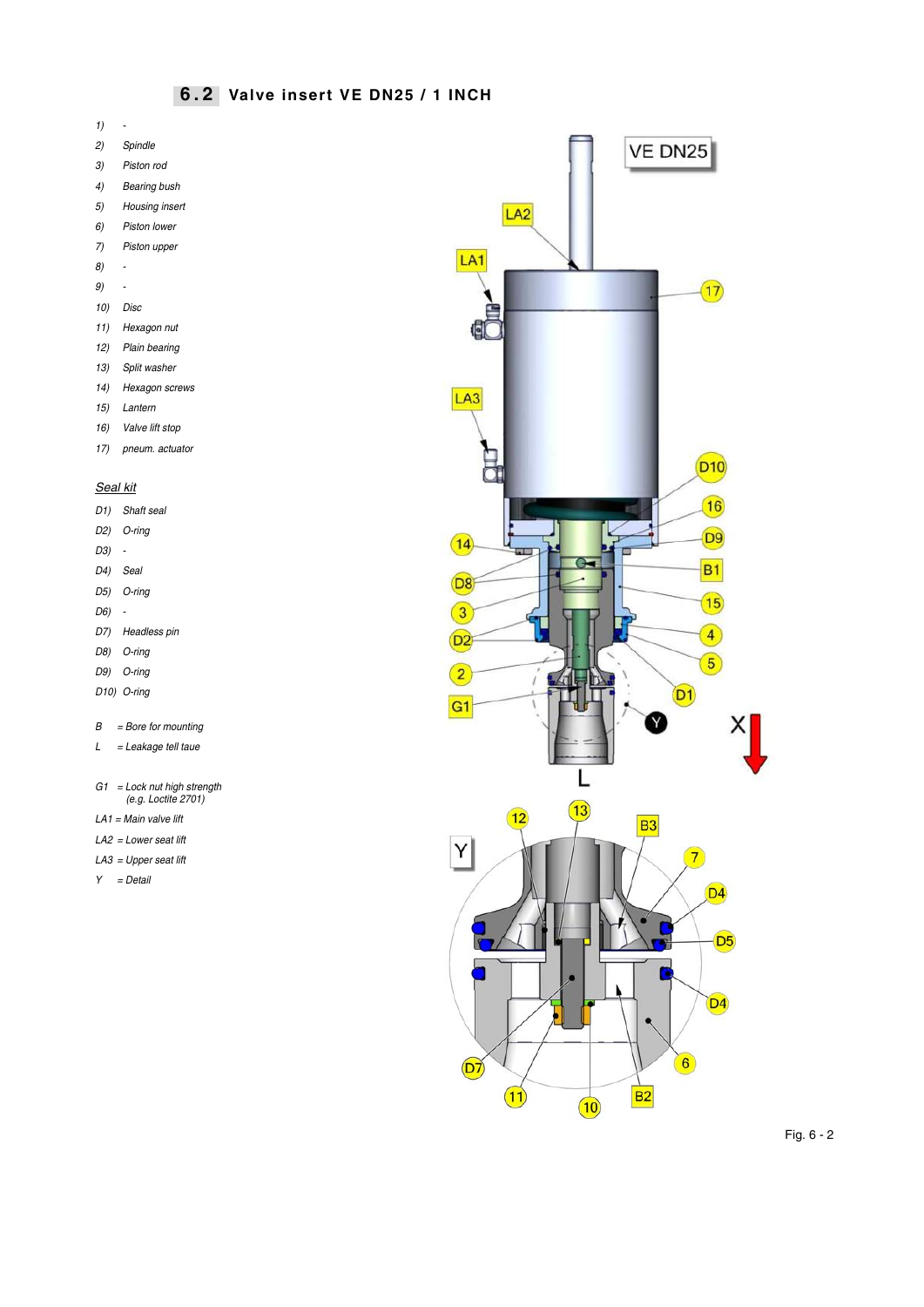#### **6 . 3 Valve insert VE DN40 - DN150 / 1½ - 4 INCH**

- *1) -*
- *2) Spindle*
- *3) Piston rod*
- *4) Bearing bush*
- *5) Housing insert*
- *6) Piston lower*
- *7) Piston upper*
- *8) Piston plate upper*
- *9) Piston plate lower*
- *10) Disc*
- *11) Hexagon nut*
- *12) Plain bearing*
- *13) Split washer*
- *14) Hexagon screws*
- *15) Lantern*
- *16) Valve lift stop*
- *17) pneum. actuator*

#### *Seal kit*

| D1) | Shaft seal            |
|-----|-----------------------|
| D2) | $O$ -ring             |
|     | D3) O-ring            |
|     | D <sub>4</sub> ) seal |
|     | D5) O-ring            |
|     | D6) O-ring            |
|     | D7) Headless pin      |
|     |                       |

- *D8) O-ring*
- *D9) O-ring*
- *D10) O-ring*
- *B = Bore for mounting*
- *E = Nut*
- *L = Leakage tell taue*
- *G1 = Lock nut high strength (e.g. Loctite 2701)*
- *LA1 = Main valve lift*
- *LA2 = Lower seat lift*
- *LA3 = Upper seat lift*
- *Y = Detail*



 $B<sub>2</sub>$ 

 $(12)$ 

 $(11)$ 

 $(10)$ 

 $\circled{9}$ 

Fig. 6 - 3